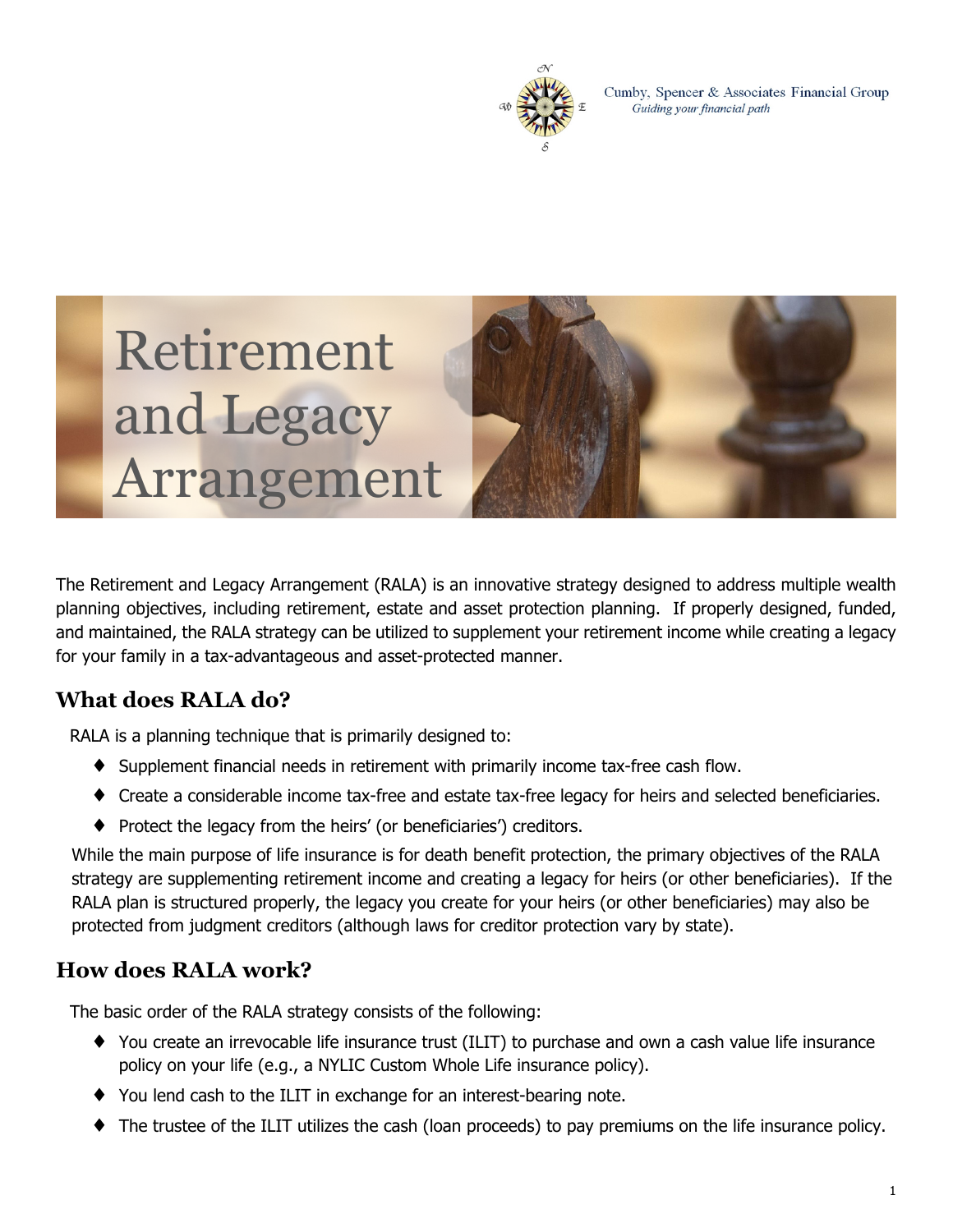- ♦ During your retirement, the trustee supplements your retirement income by making payments on the promissory note to you. $<sup>1</sup>$ </sup>
- ♦ At death, you leave an income and estate tax free and, asset protected legacy -- pursuant to the terms of the trust for the beneficiaries of the ILIT in an amount equal to the life insurance policy death benefit, reduced by outstanding premium loans and accrued interest.

While the structure of the note and the type of life insurance product chosen are important, the key to a successful RALA turns largely on the design of the ILIT. The ILIT must contain the appropriate provisions (1) to make you the owner of the trust assets for income tax purposes; (2) to exclude the death benefit legacy from your taxable gross estate for estate tax purposes; and, (3) to incorporate appropriate asset protection provisions to shield the legacy from the heirs' (or other beneficiaries') creditors.



#### **Protect your retirement and leave your legacy.**

The RALA strategy presents the opportunity to safeguard a portion of your retirement portfolio and to provide a greater level of stability for assets used to implement this arrangement. Through proper RALA design you may be able to reposition your available liquid assets in a structure that may potentially reduce income and estate tax liabilities. In addition to safeguarding your assets, supplementing your retirement income, and saving potential federal estate taxes, the RALA technique will assist you with creating a valuable legacy for your heirs or beneficiaries that may be protected from their creditors.

If you would like more information on the Retirement and Legacy Arrangement strategy, contact your New York Life insurance agent today.

<sup>&</sup>lt;sup>1</sup> The ILIT should be designed to grant the trustee access to cash values and loans from the life insurance policy. Note: loans and withdrawals will decrease the cash surrender value and death benefit of the life insurance policy.